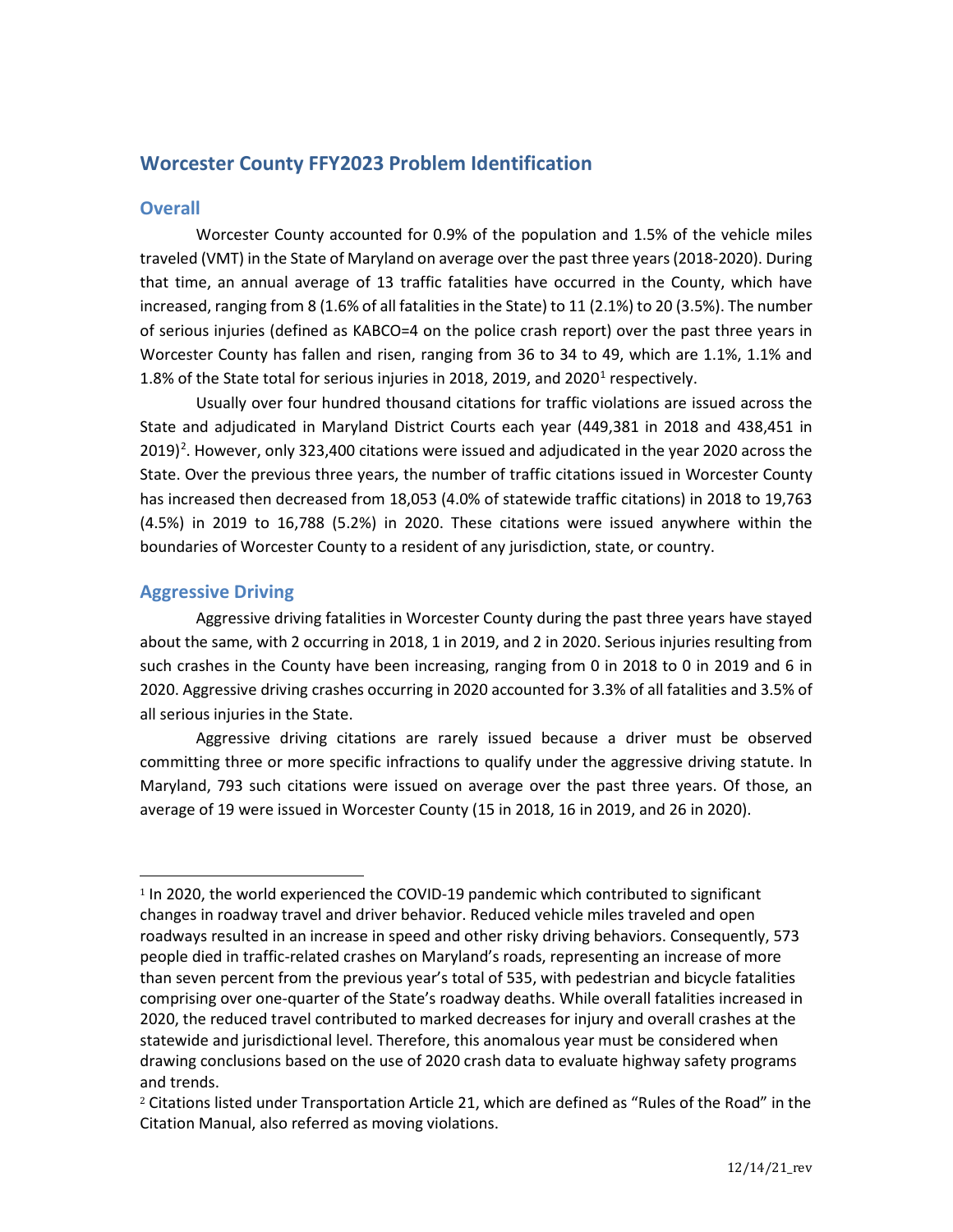### **Distracted Driving**

Since 2018, there have been an annual average of about 6 distracted driving fatalities occurring in Worcester County. In 2020, distracted driving in the County added 10 deaths to the State's distracted driving fatalities, a point on a trend that has been increasing over the previous three years (3 in 2018 and 6 in 2019). Serious injuries resulting from distracted driving crashes in the County have increased significantly over the past three years, from 10 in 2018 (0.6% of all distracted driving serious injuries in the State) to 24 in 2019 (1.6% of all) to 35 in 2020 (2.9% of all). In 2020, 50.0% of all fatalities and 71.4% of all serious injuries recorded in Worcester County resulted from distracted driving crashes.

Distracted driving citations issued in Maryland during the past three years have decreased significantly, ranging from 33,655 in 2018 to 33,978 in 2019 and 19,450 in 2020. During the same period, distracted driving citations issued in Worcester County have fluctuated, ranging from 839 in 2018 to 1,908 in 2019 and 1,108 in 2020. As a proportion of the distracted driving citations issued statewide, those handed out in the County accounted for 2.5% in 2018, 5.6% in 2019 and 5.7% in 2020.

## **Impaired Driving**

Over the past three years, an average of 4 impaired driving fatalities occurred per year in Worcester County. Fatalities from such crashes have been increasing, ranging from 3 (2.1% of all impaired driving fatalities in Maryland) in 2018 to 2 (1.3% of all) in 2019 to 6 (5.0% of all) in 2020. Serious injuries resulting from such crashes in the County over the same time period have increased and leveled off, ranging from 11 in 2018 (2.4% of all impaired driving serious injuries in the State) to 15 in 2019 (3.1% of all) to 15 in 2020 (3.4% of all). In 2020, 30.0% of all fatalities and 30.6% of all serious injuries in Worcester County resulted from impaired driving crashes, compared to 21.1% of all fatalities and 16.4% of all serious injuries from impaired driving crashes occurring throughout the State.

Impaired driving relates to driving while impaired by alcohol and/or drugs or controlled dangerous substances. Several citations may be issued at the point of an encounter with an impaired driver. Therefore, all judicial figures related to impaired driving will be quantified using arrests, not individual citations. Impaired driving arrests have steeply decreased in Maryland over the past three years, from 18,403 in 2018 to 18,279 in 2019 to 13,651 in 2020. During the same period, impaired driving arrests have fluctuated in Worcester County, ranging from 769 in 2018 to 832 in 2019 to 751 in 2020. As a proportion of impaired driving arrests in the State, the number of impaired driving arrests in the County accounted for 4.2% in 2018, 4.6% in 2019, and 5.5% in 2020. Of the impaired arrests in the County in 2020, 3.7% were of older drivers (ages 65+) while 4.7% were of younger drivers (ages 16-20).

## **Speeding**

During the past three years, Worcester County averaged 2 speeding related fatalities per year, which have stayed about the same over that time: 1 in 2018, 3 in 2019 and 3 in 2020. Serious injuries resulting from such crashes in the County over the past three years have seesawed, ranging from 1 in 2018 to 6 in 2019 and 4 in 2020. In 2020, 2.7% of statewide speeding related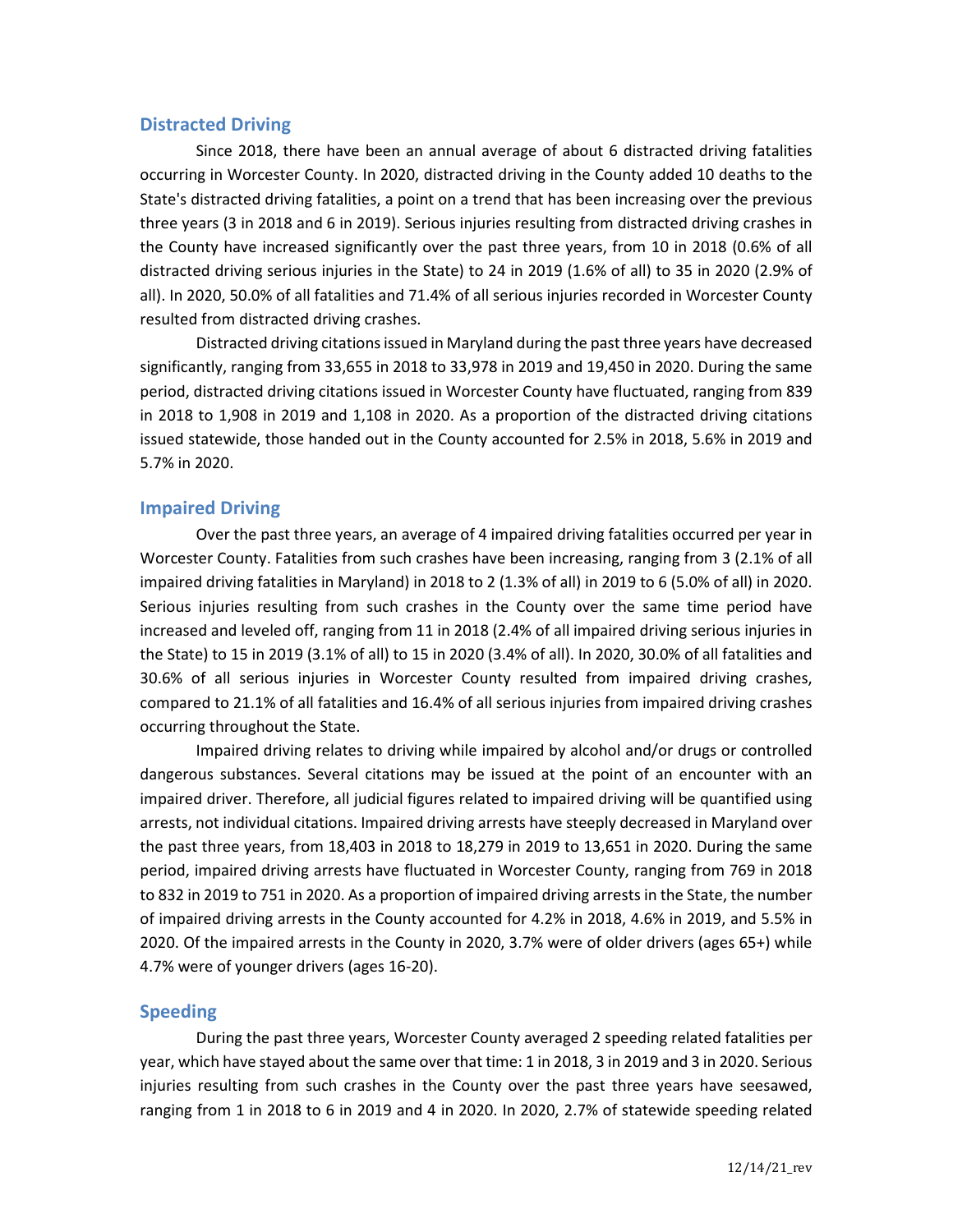fatalities and 1.3% of statewide speeding related serious injuries resulted from crashes in Worcester County. Over the same year, 15.0% of all fatalities and 8.2% of all serious injuries recorded in Worcester County were the result of crashes involving driving speed.

Speeding citations are very common even though those adjudicated through the District Court do not include automated enforcement. Speeding citations issued in Worcester County have decreased over the past three years, with 9,275 (4.7% of statewide speeding citations), 8,621 (4.7% of statewide), and 7,309 (4.8% of all) issued in 2018, 2019, and 2020, respectively. Statewide speeding citations have steeply decreased over the same three years: 195,649, 182,213, and 151,419. Speeding citations comprised 43.5% of all Worcester County citations in 2020.

#### **Non-motorists**

Non-motorists are defined here as pedestrians (on foot) and bicyclists. Pedestrian fatalities in Worcester County have seen an increase over the previous three years, from 2 (2018) to 2 (2019) to 4 (2020), while serious injuries have fluctuated, ranging from 7 (2018) to 2 (2019) to 4 (2020). The occurrence of bicyclist fatalities in Worcester County has stayed about the same, with 1 in 2018, 0 in 2019, and 1 in 2020, while serious injuries to bicyclists have leveled after a decrease, ranging from 4 in 2018 to 1 in 2019 to 0 in 2020.

Very few non-motorist citations are issued throughout the State, to either the pedestrian or the motor vehicle driver. Typically, more violations are issued to drivers, and in Worcester County 20 were issued to drivers against pedestrians or bicyclists in 2020, while 82 were issued to pedestrians or bicyclists that year. As a proportion of statewide totals (933 and 235), those numbers represent 2.1% and 34.9%, respectively, in 2020.

### **Motorcycles**

Motorcycle rider fatalities have remained almost steady over the past three years in Worcester County, ranging from 1 (2018) to 2 (2019) to 1 (2020). Serious injuries to motorcyclists have been increasing, ranging from 3 (2018) to 5 (2019) to 12 (2020). The 2020 figures account for 1.3% of motorcycle rider fatalities and 3.8% of rider serious injuries that occurred in the State.

Maryland has had a universal helmet law in place for several decades, consequently the incidence of unhelmeted motorcyclists involved in a crash is low. The State has averaged 7 unhelmeted motorcycle rider fatalities per year over the past three years, therefore, unhelmeted motorcycle fatalities in Worcester County have been infrequent (an average of 0 per year). In addition, 0 seriously injured riders in Worcester County were unhelmeted in 2020 (compared to 0 in 2018 and 0 in 2019).

### **Older Drivers**

In Maryland, older driver safety programs focus on drivers of age 65 years or older. The data presented here on fatalities and serious injuries include any person involved in a crash with an older driver. Older drivers were involved in crashes that resulted in an average of 94 fatalities in Maryland each year (85 in 2018, 105 in 2019 and 91 in 2020). During that time, serious injuries resulting from these crashes in Maryland have seen a significant decrease, ranging from 518 in 2018 to 512 in 2019 to 381 in 2020. Fatal crashes involving older drivers in Worcester County